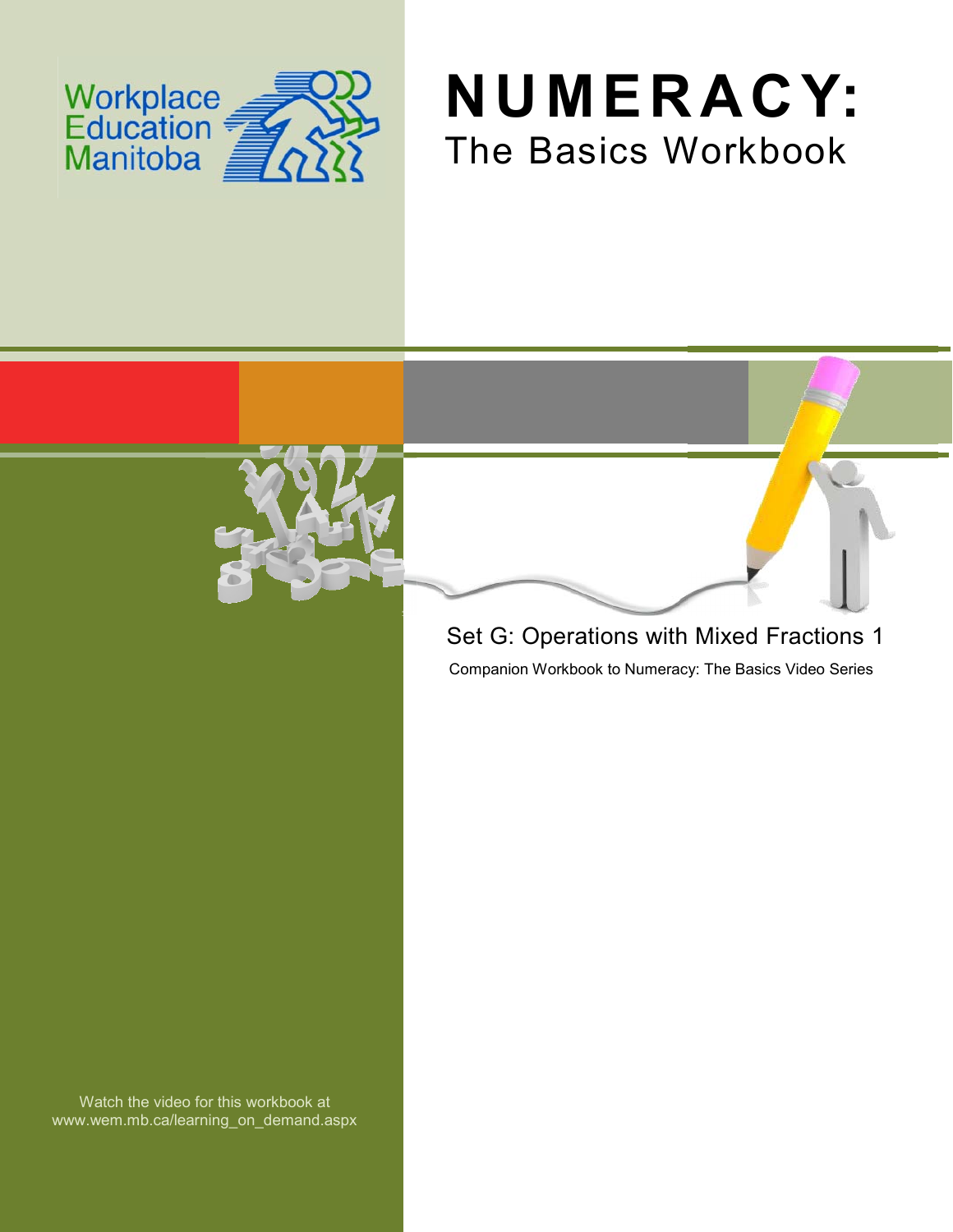Workplace Education Manitoba would like to express appreciation to the following for supporting the development of this curriculum:

> The Government of Canada Human Resource Skills Development Canada (HRSDC)

> > and

The Manitoba Government Industry Workforce Development (IWD), Entrepreneurship, Training and Trade (ETT)

Workplace Education Manitoba would also like to thank the individuals from across Manitoba who provided consultation, content, and feedback.

> For more information, visit [www.wem.mb.ca](http://www.wem.mb.ca/) or contact the Project Coordinator Lindsay Laidlaw at [info@wem.mb.ca](mailto:info@wem.mb.ca)

Workplace Education Manitoba 1000 Waverley Street Winnipeg, MB, R3T 0P3

©Workplace Education Manitoba, 2012

All rights reserved; no part of this publication may be reproduced, stored in a retrieval system, or transmitted in any form by any means, electronic, mechanical, photocopying, recording, or otherwise without

prior written permission of the Publishers. This manual may not be lent, resold, hired out or otherwise disposed by way of trade in any form of binding or cover than that which it is published, without the prior consent of the Publishers.



ACKNOWLEDGMENTS

CKNOWL

ш

 $\Box$ 

S<br>TM<br>E

 $\mathsf{z}$ 

 $\overline{\mathbf{C}}$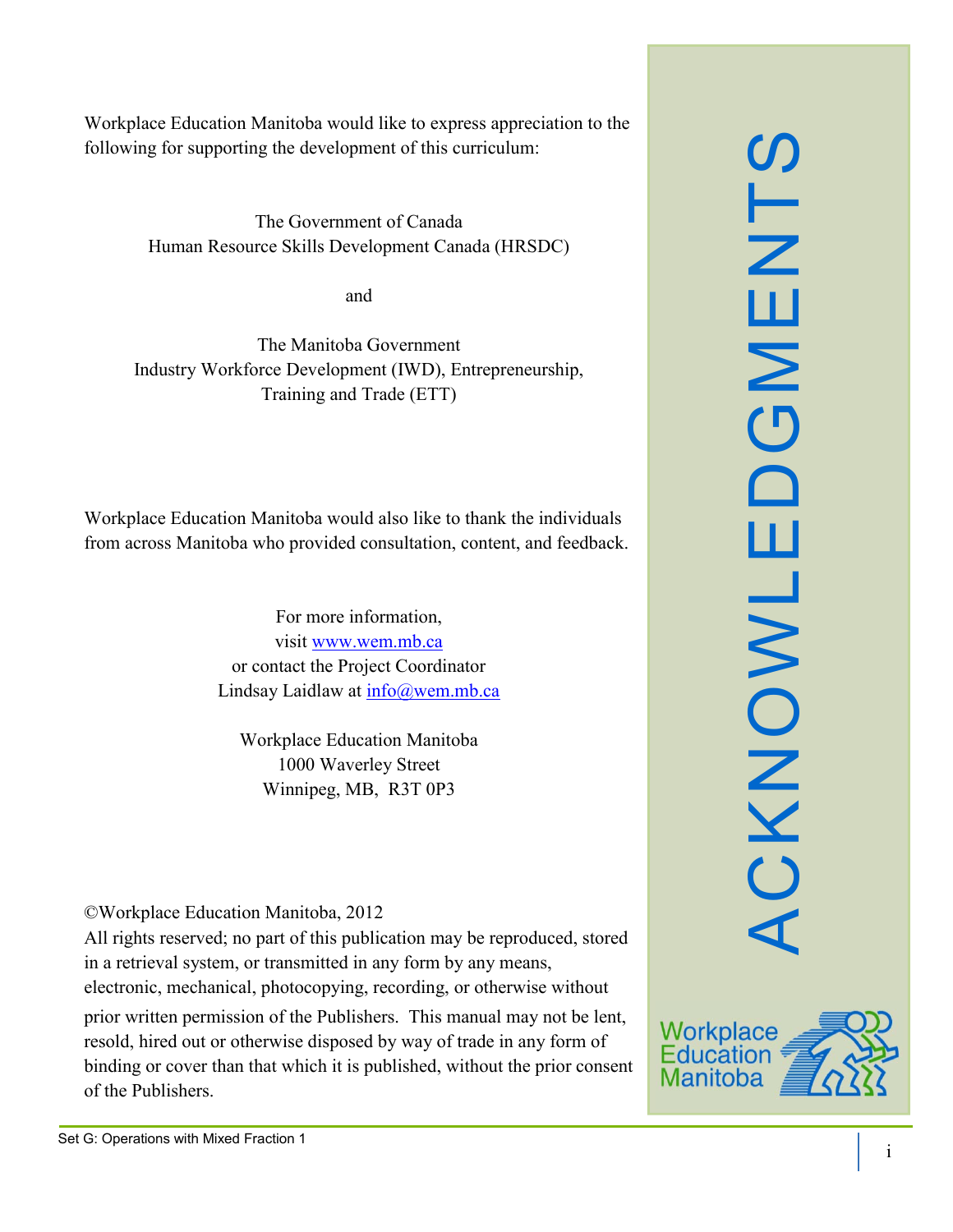

## **INTRODUCTION**

#### **What is Numeracy: The Basics Workbook?**

This workbook is intended to accompany Workplace Education Manitoba's (WEM) Numeracy: The Basics Video Series, a set of 50 videos that explain essential numeracy concepts.

The refresher videos cover 25 critical numeracy topics, each broken into concept and practice.

The video series and accompanying downloadable workbooks can be found on the WEM website at [http://www.wem.mb.ca/learning\\_on\\_demand.aspx](http://www.wem.mb.ca/learning_on_demand.aspx)

These Numeracy: The Basics workbooks provide an opportunity for additional skill-building practice.

#### **Numeracy: The Basics topics are:**

- Order of Operations 1
- Order of Operations 2
- Adding & Subtracting Fractions 1
- Adding & Subtracting Fractions 2
- Multiplying & Dividing Fractions  $\bullet$
- $\bullet$  Mixed & Improper Fractions
- Operations with Mixed Fractions 1  $\bullet$
- Operations with Mixed Fractions 2
- Operations with Mixed Fractions 3
- $\bullet$ Adding & Subtracting Decimals
- Multiplying Decimals
- Dividing Decimals  $\bullet$
- Order of Operations & Decimals  $\bullet$
- Decimals, Fractions & Percent 1  $\bullet$
- Decimals, Fractions & Percent 2  $\bullet$
- Imperial Conversions
- Metric Conversions
- Metric and Imperial Conversions
- Geometry 1 Perimeter  $\bullet$
- Geometry  $2 Area$
- Geometry 3- Volume
- Solving Equations 1
- Solving Equations 2
- Ratio & Proportion  $\bullet$
- Averages  $\bullet$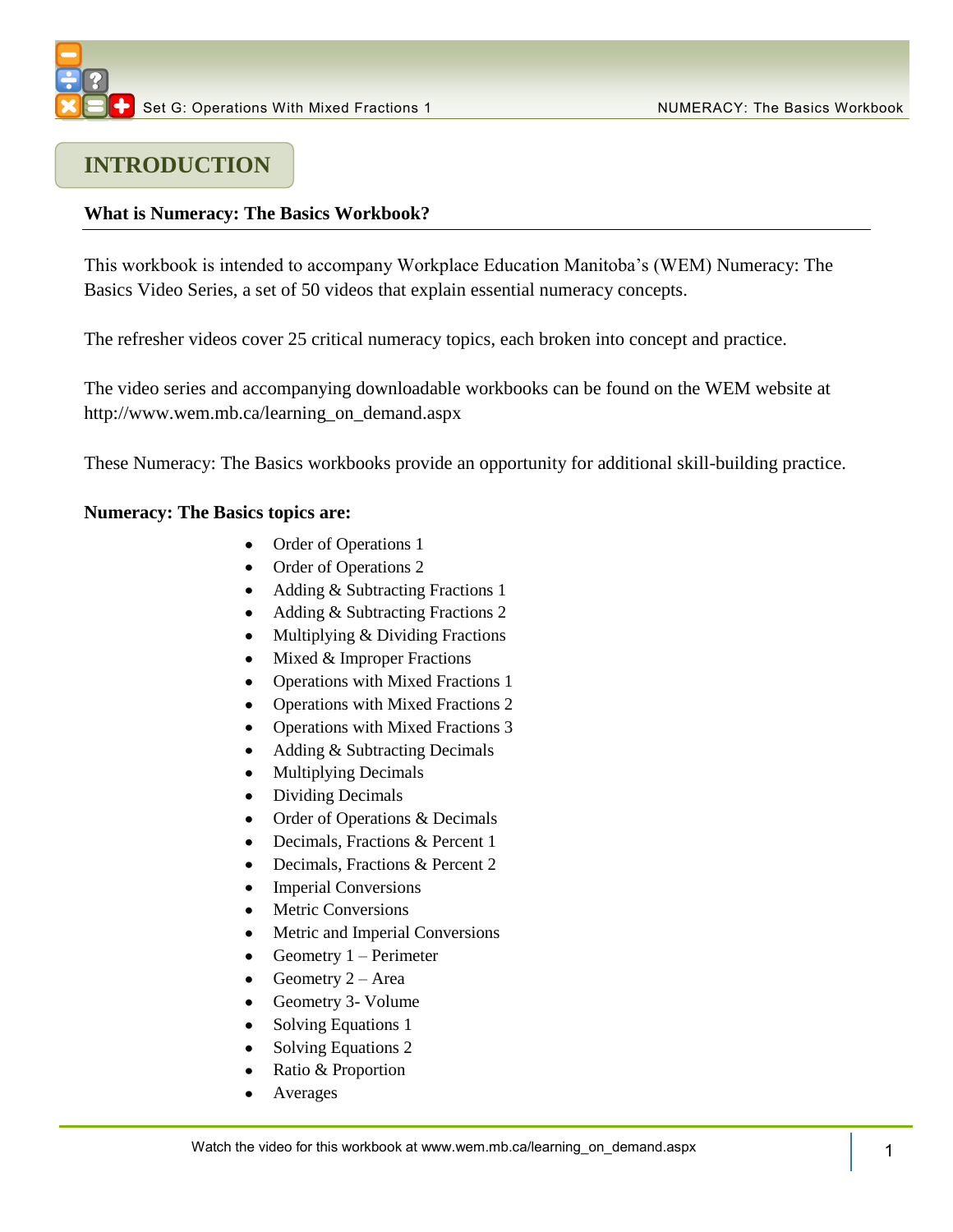### **OPERATIONS WITH MIXED FRACTIONS 1**

This workbook contains five skill-building practice sections. Solutions can be found at the end of the workbook.

#### **Practice Section A**

Calculate the following. Express your answer as a mixed fraction in lowest terms.

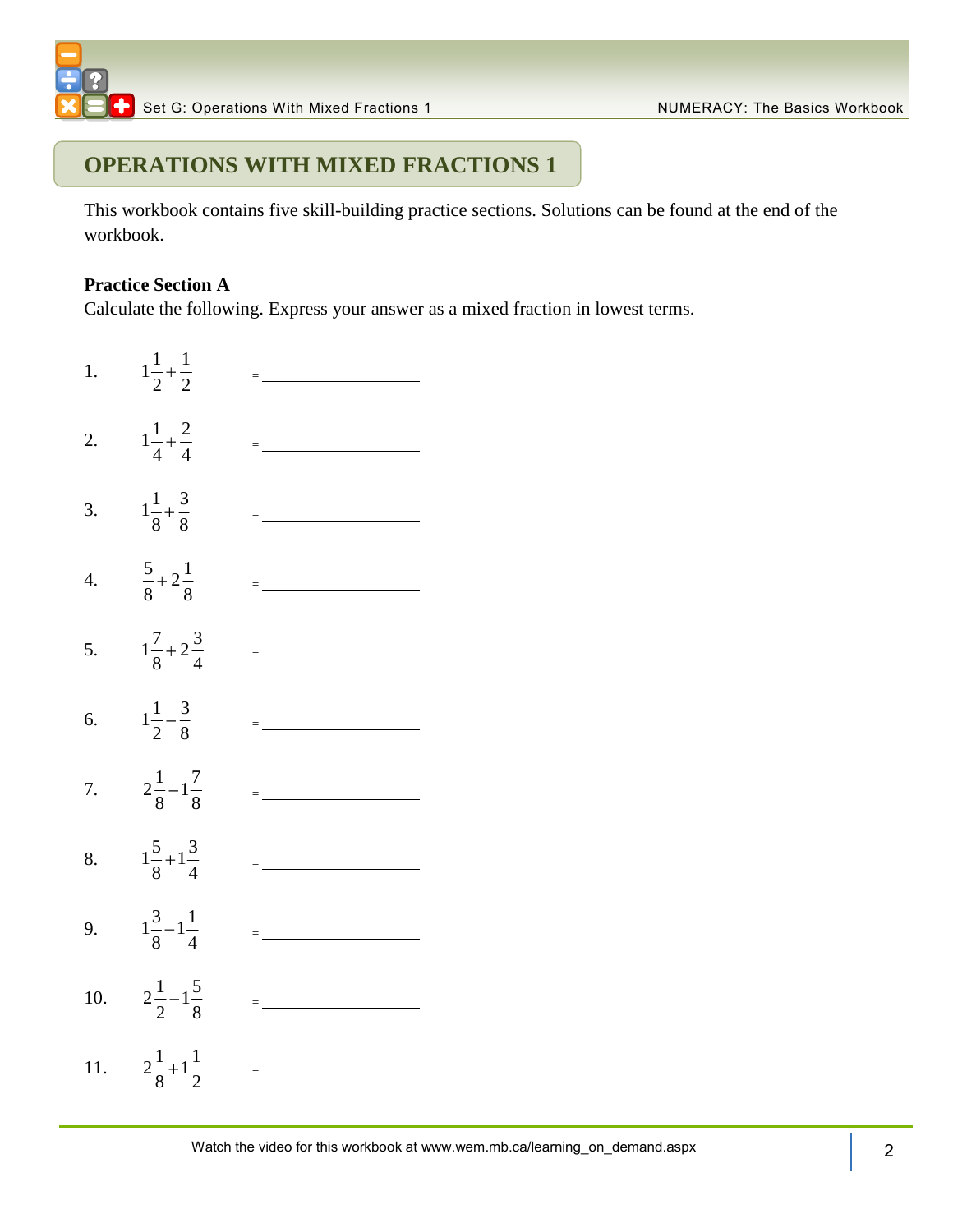



#### **Practice Section B**

Calculate the following. Express your answer as a mixed fraction in lowest terms.

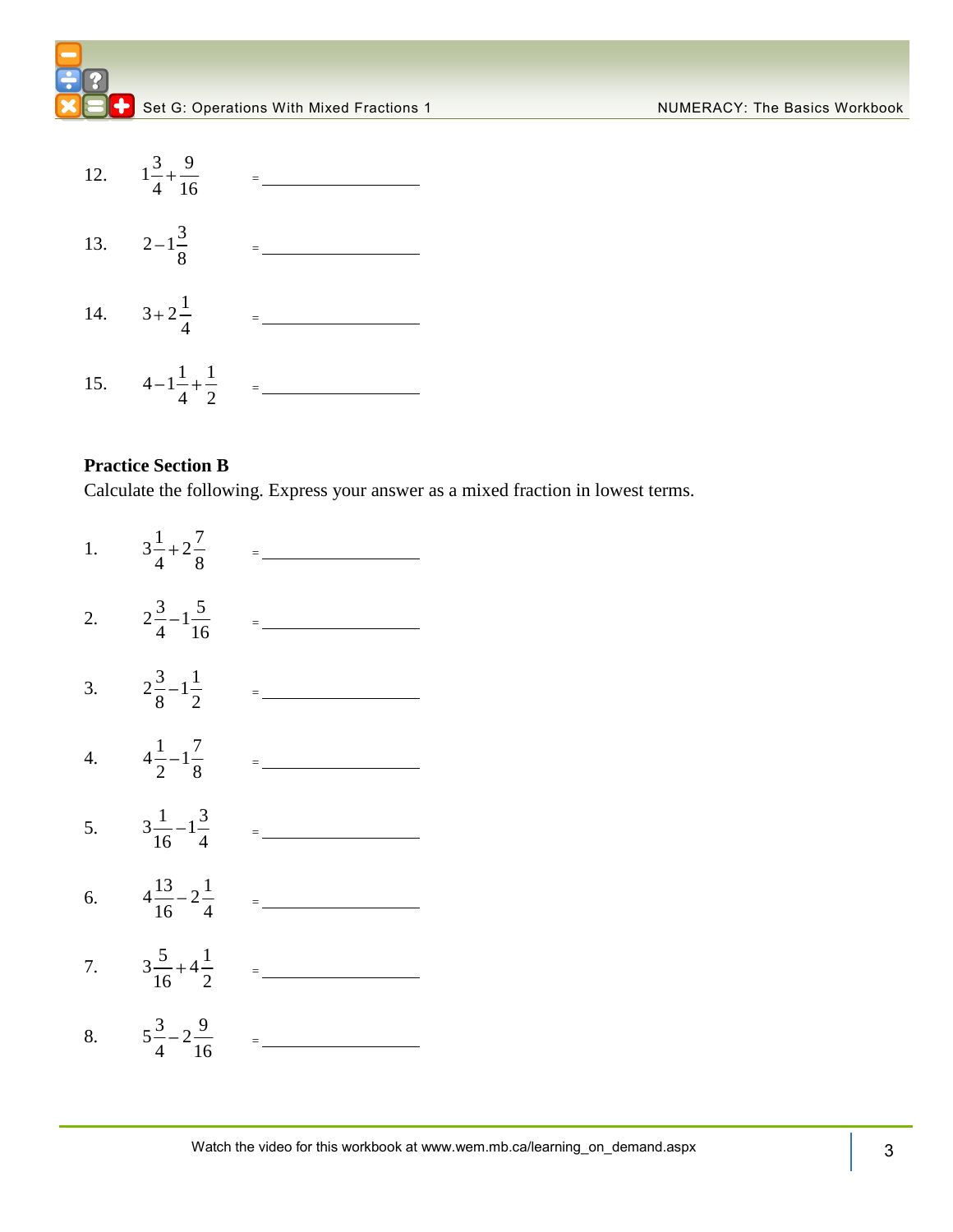



15.  $\frac{3}{2} + 5 \frac{7}{2} - 2 \frac{1}{4}$  $\frac{1}{32}+5\frac{1}{8}-2\frac{1}{4}=$ 

#### **Practice Section C**

Calculate the following. Express your answer in lowest terms.

1.  $\frac{3}{2}+4\frac{3}{2}-2\frac{1}{2}$ 8 4 2 = 2.  $4\frac{3}{1}+2\frac{7}{2}-3\frac{9}{1}$ 4 8 16 = 3.  $6\frac{1}{1} - 3\frac{5}{1} - 2\frac{19}{2}$  $4\degree$  16  $\degree$  32 = 4.  $7-2\frac{7}{8}+3\frac{1}{4}-1\frac{11}{16}$  $8^{-13}$   $4^{-1}$  16  $=\underbrace{\qquad \qquad }$ 5.  $4\frac{3}{4} - 2\frac{7}{8} + 3\frac{1}{2} + 2\frac{7}{16} + 3$  $\frac{1}{4}$  – 2  $\frac{1}{8}$  + 3  $\frac{1}{2}$  + 2  $\frac{1}{16}$ =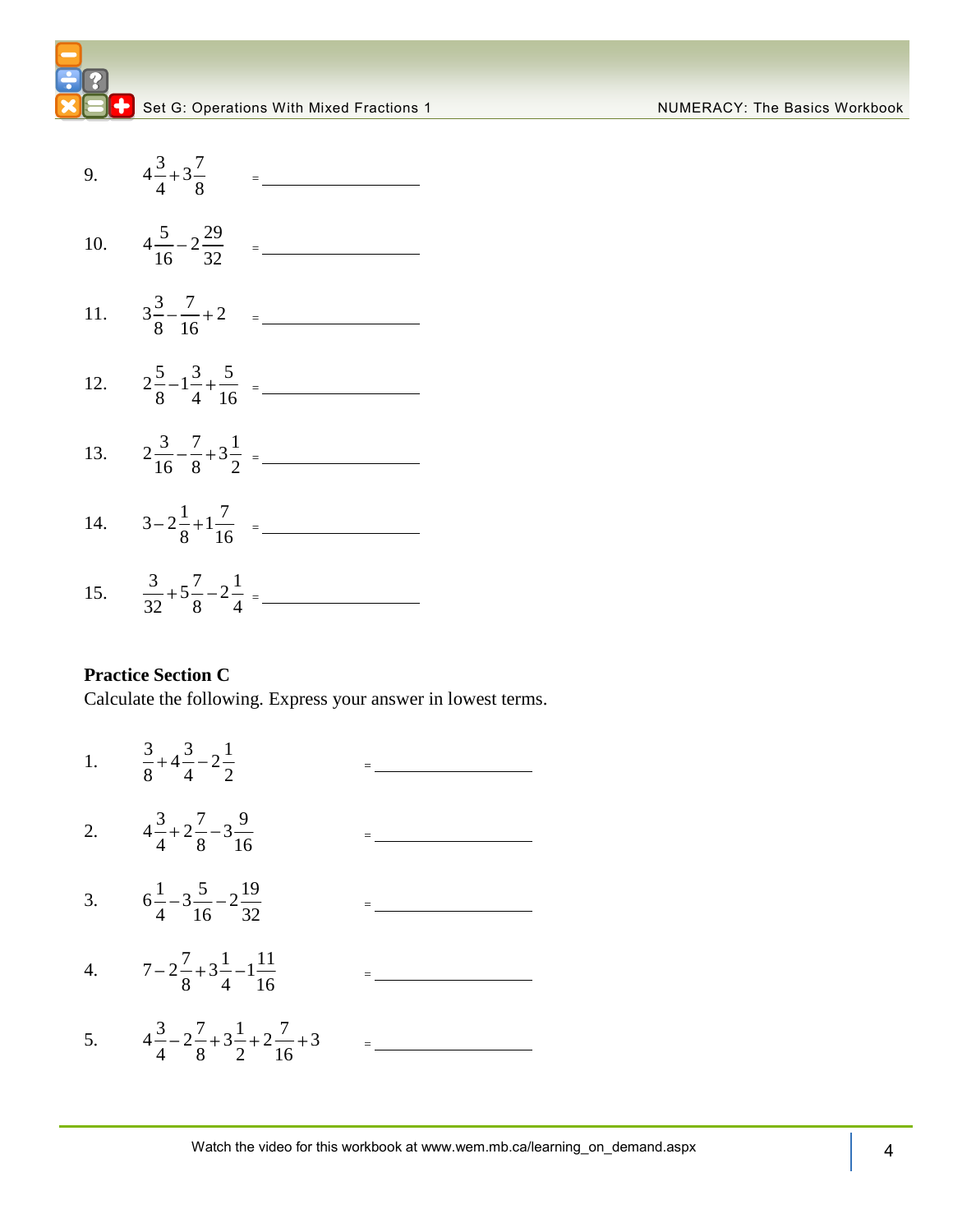

#### **Practice Section D**

In this section, solutions for the practice questions contain commonly-made errors. For each question, circle the error(s) and give a correct solution.

1. Calculate the answer by performing the correct order of operations. Express your answer as a mixed fraction in lowest terms.

$$
5 + 2\frac{5}{8} - 3\frac{3}{4} - 1\frac{11}{16}
$$

Solution:

n:  
\n
$$
5+2\frac{5}{8}-3\frac{3}{4}-1\frac{11}{16}
$$
\n
$$
=\frac{5}{1}+\frac{8\times2+5}{8}-\frac{4\times3+3}{4}-\frac{16\times1+11}{16}
$$
\n
$$
=\frac{5}{1}\left(\frac{16}{16}\right)+\frac{19}{8}\left(\frac{2}{2}\right)-\frac{15}{4}\left(\frac{4}{4}\right)-\frac{27}{16}
$$
\n
$$
=\frac{80}{16}+ \frac{38}{16}-\frac{60}{16}-\frac{27}{16}
$$
\n
$$
=\frac{30}{16}=2\frac{2}{16}=2\frac{1}{8}
$$

#### **Practice Section E**

 $=$ 

Challenge Question. If you can do this one, then you get an  $A^+$ .  $\odot$ 

Calculate the answer by following the correct order of operations. Give your answer as a mixed fraction in lowest terms.

$$
5\frac{3}{8} - \left(2\frac{3}{4} - 3\frac{13}{16}\right) - \left(2\frac{7}{32} - 1\frac{7}{8}\right)
$$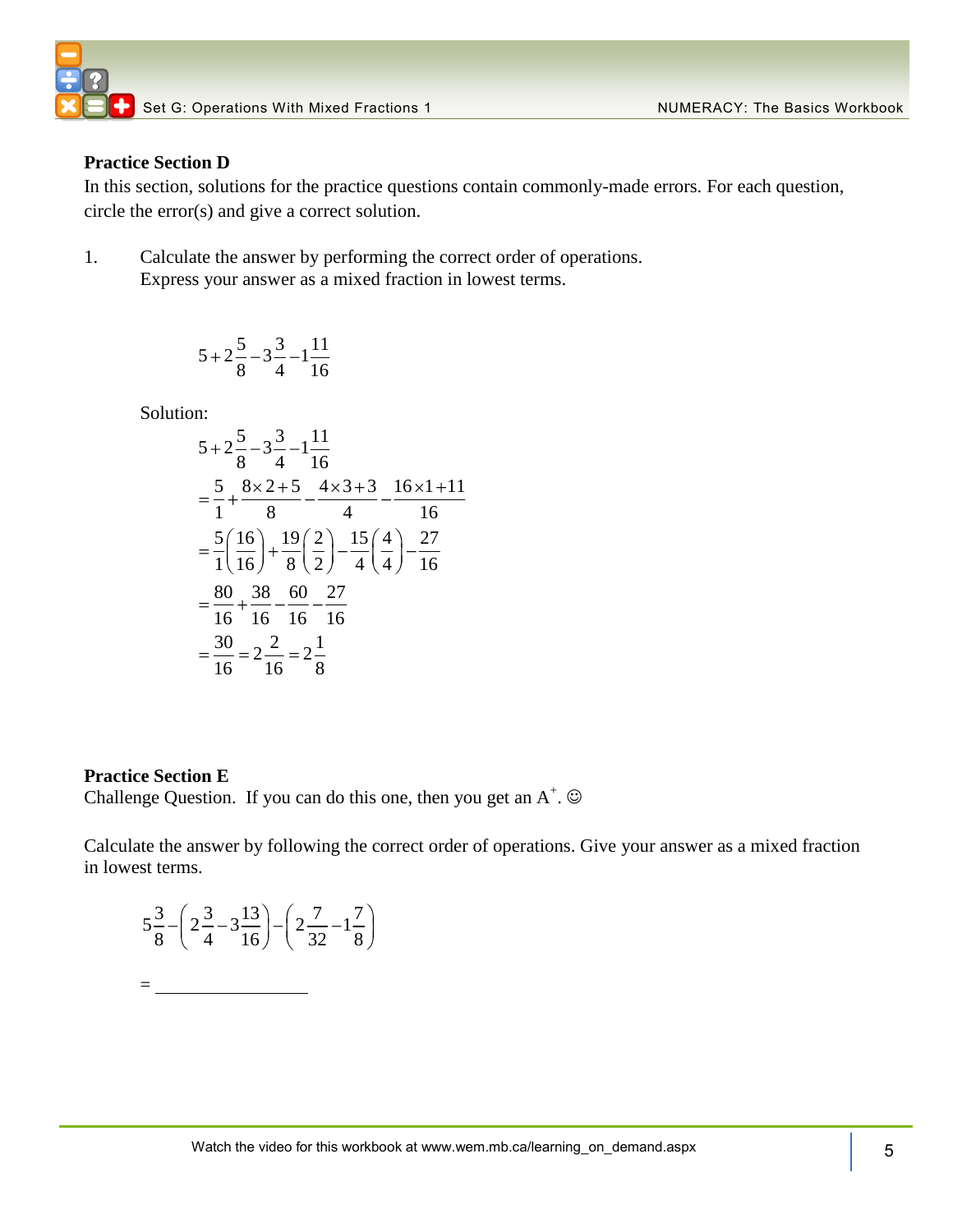NUMERACY: The Basics Workbook

# SOLUTIONS

## Set G

Operations with Mixed Fractions 1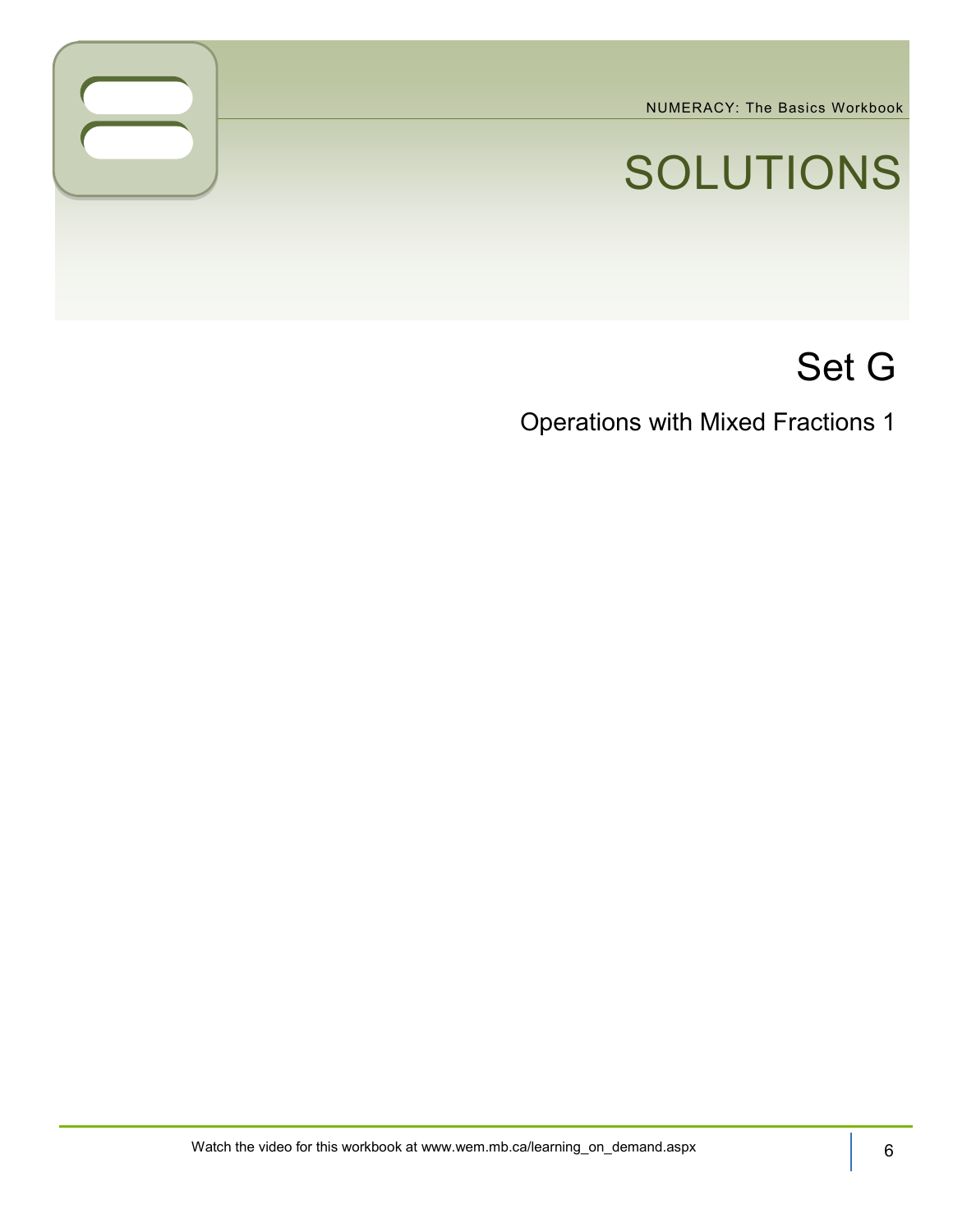**4.** Solution:  $\frac{5}{3} + 2\frac{1}{2}$  $8<sup>8</sup>$ 

**5.** Solution:  $1\frac{7}{6} + 2\frac{3}{4}$  $\frac{1}{8}$  +  $\frac{2}{4}$ 

 $8 \times 1 + 7$   $4 \times 2 + 3$  $\frac{1}{8}$  +  $\frac{1}{4}$ 

 $15 \frac{11}{2}$  $\frac{1}{8}$  +  $\frac{1}{4}$   $\frac{1}{2}$ 15 22  $\frac{1}{8}$  +  $\frac{1}{8}$  $\frac{37}{9} = 4\frac{5}{9}$  $\frac{8}{8}$  = 4 $\frac{8}{8}$ 

## **OPERATIONS WITH MIXED FRACTIONS 1**

#### **Practice Section A**

2 2

1. Solution:  
\n
$$
1\frac{1}{2} + \frac{1}{2}
$$
\n
$$
= \frac{2 \times 1 + 1}{2} + \frac{1}{2}
$$
\n
$$
= \frac{3 + 1}{2}
$$
\n
$$
= \frac{4}{2}
$$
\n
$$
= 2
$$
\n2. Solution:  
\n
$$
1\frac{1}{4} + \frac{2}{4}
$$
\n
$$
= \frac{4 \times 1 + 1}{4} + \frac{2}{4}
$$
\n
$$
= \frac{5 + 2}{4}
$$
\n
$$
= \frac{7}{4} = 1\frac{3}{4}
$$
\n3. Solution:  
\n
$$
1\frac{1}{8} + \frac{3}{8}
$$
\n
$$
= \frac{8 \times 1 + 1}{8} + \frac{3}{8}
$$
\n
$$
= \frac{9 + 3}{8}
$$
\n
$$
= \frac{9 + 3}{8}
$$
\n
$$
= \frac{3}{8} = 1\frac{1}{2}
$$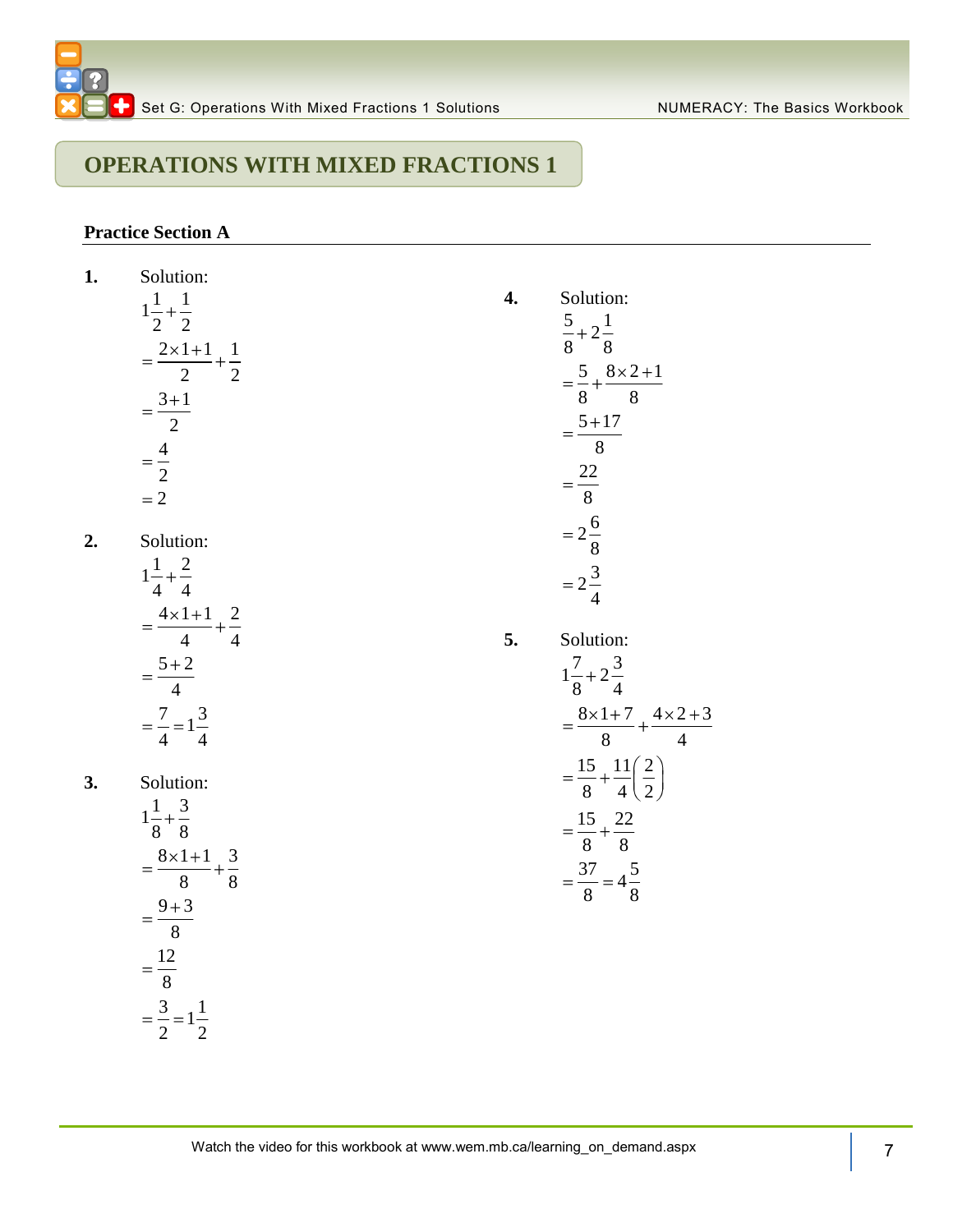Set G: Operations With Mixed Fractions 1 Solutions Numer NUMERACY: The Basics Workbook

**6.** Solution:

$$
1\frac{1}{2} - \frac{3}{8}
$$
  
=  $\frac{2 \times 1 + 1}{2} - \frac{3}{8}$   
=  $\frac{3}{2} (\frac{4}{4}) - \frac{3}{8}$   
=  $\frac{12}{8} - \frac{3}{8}$   
=  $\frac{9}{8} = 1\frac{1}{8}$ 

**7.** Solution:

$$
2\frac{1}{8} - 1\frac{7}{8}
$$
  
=  $\frac{8 \times 2 + 1}{8}$   $\frac{8 \times 1 + 7}{8}$   
=  $\frac{17}{8} - \frac{15}{8}$   
=  $\frac{2}{8}$   
=  $\frac{1}{4}$ 

**8.** Solution:  $1\frac{5}{2}+1\frac{3}{4}$  $\frac{1}{8}$  +  $\frac{1}{4}$  $8 \times 1 + 5$  4  $\times 1 + 3$  $\frac{1}{8}$  +  $\frac{1}{4}$  $13 \t7 \t7 \t2$  $\frac{1}{8}$  +  $\frac{1}{4}$   $\frac{1}{2}$ 13 14  $\frac{1}{8}$   $\frac{1}{8}$  $\frac{27}{2} = 3\frac{3}{3}$ 

 $\frac{8}{8}$  –  $\frac{5}{8}$ 

Solution:  
\n
$$
1\frac{3}{8} - 1\frac{1}{4}
$$
\n
$$
= \frac{8 \times 1 + 3}{8} - \frac{4 \times 1 + 1}{4}
$$
\n
$$
= \frac{11}{8} - \frac{5}{4} \left(\frac{2}{2}\right)
$$
\n
$$
= \frac{11}{8} - \frac{10}{8}
$$
\n
$$
= \frac{1}{8}
$$

**9.** 

**10.** Solution:  $2\frac{1}{2} - 1\frac{5}{2}$  $\frac{1}{2}$   $\frac{1}{8}$  $2 \times 2 + 1 \quad 8 \times 1 + 5$  $\overline{2}$   $\overline{8}$  $5(4)$  13  $\frac{1}{2}(\frac{1}{4})^{-\frac{1}{8}}$ 20 13  $\frac{2}{8}$  –  $\frac{2}{8}$ 7 8

**11.** Solution:  $2\frac{1}{2}+1\frac{1}{2}$  $\frac{1}{8}$ <sup>+1</sup> $\frac{1}{2}$  $8 \times 2 + 1$   $2 \times 1 + 1$  $\overline{8}$   $\overline{2}$  $17 \frac{3}{4}$  $\frac{1}{8}$  +  $\frac{1}{2}$   $\frac{1}{4}$ 17 12  $\frac{1}{8}$   $\frac{1}{8}$  $\frac{29}{2} = 3\frac{5}{3}$  $\frac{8}{8}$  –  $\frac{5}{8}$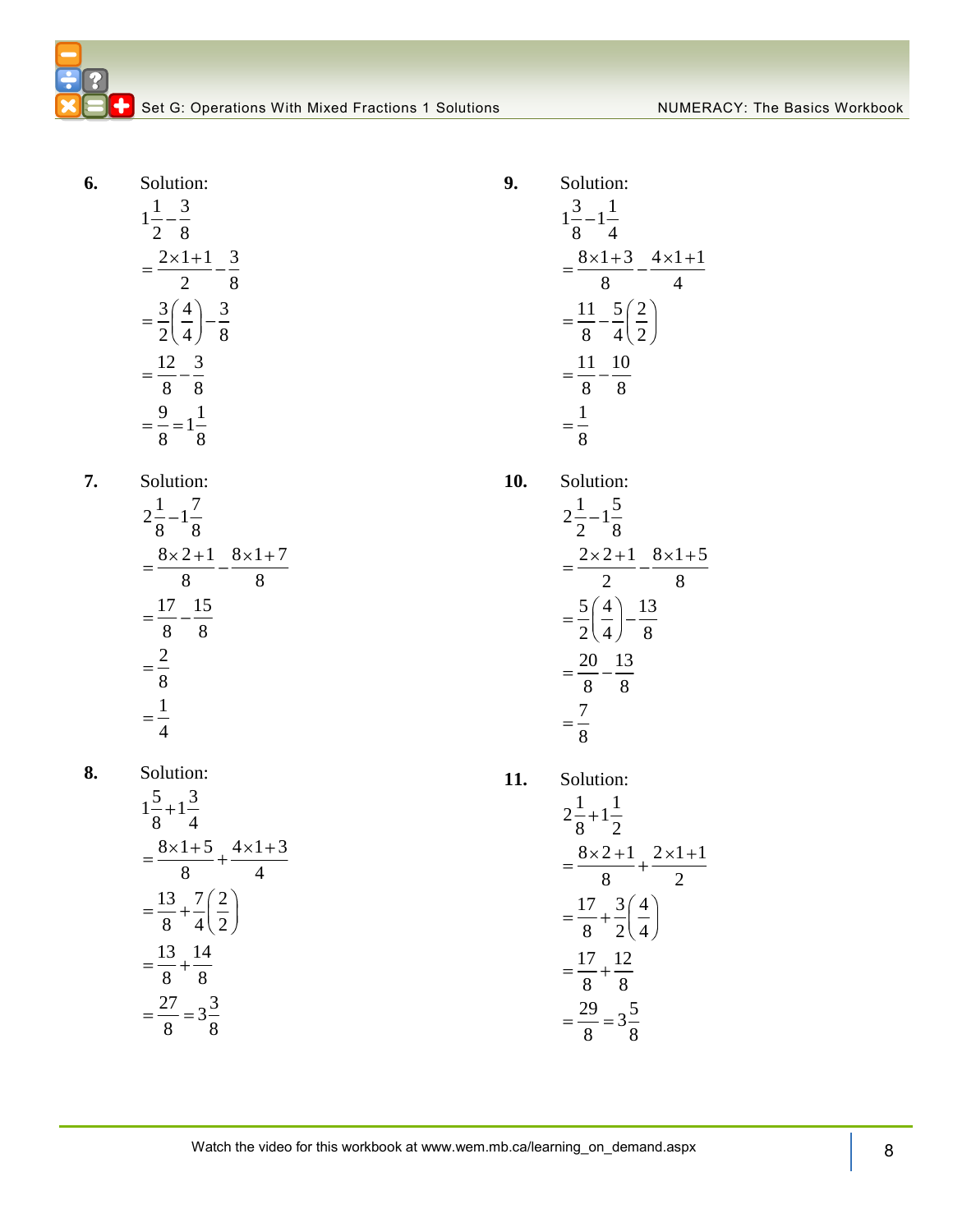**C** Set G: Operations With Mixed Fractions 1 Solutions NumerACY: The Basics Workbook

- **12.** Solution:  $1\frac{3}{1} + \frac{9}{1}$ 4 16  $4 \times 1 + 3$  9 4 16  $7(4)$  9  $4(4)$  16 28 9 16 16  $\frac{37}{17} = 2\frac{5}{17}$ 16 16
- **13.** Solution:

$$
2-1\frac{3}{8}
$$
  
=  $2-\frac{8\times1+3}{8}$   
=  $\frac{2}{1}\left(\frac{8}{8}\right)-\frac{11}{8}$   
=  $\frac{16}{8}-\frac{11}{8}$   
=  $\frac{5}{8}$ 

**14.** Solution:  $3 + 2^{\frac{1}{2}}$ 4  $3 + \frac{4 \times 2 + 1}{4}$ 4  $3(4)$  9  $1(4)$  4 12 9 4 4  $\frac{21}{1} = 5\frac{1}{1}$ 4 4

**15.** 

Solution:  
\n
$$
4 - 1\frac{1}{4} + \frac{1}{2}
$$
\n
$$
= 4 - \frac{4 \times 1 + 1}{4} + \frac{1}{2}
$$
\n
$$
= \frac{4}{1} \left(\frac{4}{4}\right) - \frac{5}{4} + \frac{1}{2} \left(\frac{2}{2}\right)
$$
\n
$$
= \frac{16}{4} - \frac{5}{4} + \frac{2}{4}
$$
\n
$$
= \frac{13}{4} = 3\frac{1}{4}
$$

Watch the video for this workbo 9 ok at www.wem.mb.ca/learning\_on\_demand.aspx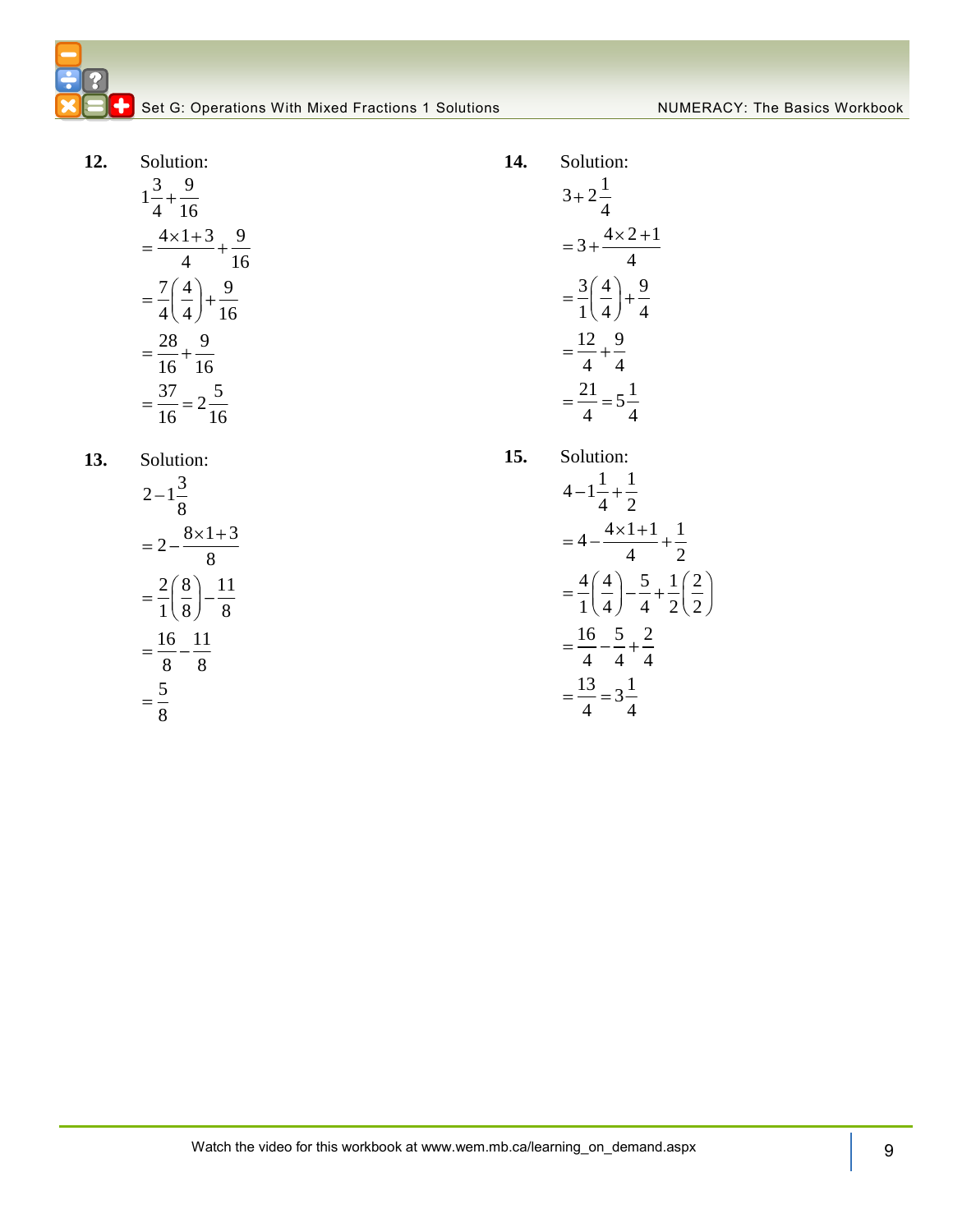#### **Practice Section B**

**1.** 

 $2.$ 

Solution:  
\n
$$
3\frac{1}{4} + 2\frac{7}{8}
$$
\n
$$
= \frac{4 \times 3 + 1}{4} + \frac{8 \times 2 + 7}{8}
$$
\n
$$
= \frac{13}{4} \left(\frac{2}{2}\right) + \frac{23}{8}
$$
\n
$$
= \frac{26}{8} + \frac{23}{8}
$$
\n
$$
= \frac{49}{8} = 6\frac{1}{8}
$$
\nSolution:  
\n
$$
2\frac{3}{4} - 1\frac{5}{16}
$$
\n
$$
= \frac{4 \times 2 + 3}{8} - \frac{16 \times 1 + 5}{8}
$$

$$
= \frac{4 \times 2 + 3}{4} - \frac{16 \times 1}{16}
$$

$$
= \frac{11}{4} \left(\frac{4}{4}\right) - \frac{21}{16}
$$

$$
= \frac{44}{16} - \frac{21}{16}
$$

$$
= \frac{23}{16} = 1\frac{7}{16}
$$

**3.** Solution:

$$
2\frac{3}{8} - 1\frac{1}{2}
$$
  
=  $\frac{8 \times 2 + 3}{8} - \frac{2 \times 1 + 1}{2}$   
=  $\frac{19}{8} - \frac{3}{2} \left(\frac{4}{4}\right)$   
=  $\frac{19}{8} - \frac{12}{8}$   
=  $\frac{7}{8}$ 

Solution:  
\n
$$
4\frac{1}{2} - 1\frac{7}{8}
$$
\n
$$
= \frac{2 \times 4 + 1}{2} - \frac{8 \times 1 + 7}{8}
$$
\n
$$
= \frac{9}{2} \left(\frac{4}{4}\right) - \frac{15}{8}
$$
\n
$$
= \frac{36}{8} - \frac{15}{8}
$$
\n
$$
= \frac{21}{8} = 2\frac{5}{8}
$$
\nSolution:  
\n
$$
3\frac{1}{16} - 1\frac{3}{4}
$$
\n
$$
= 16 \times 3 + 1 = 4 \times 1 + 3
$$

**4.** Solution:

**5.** Solution:

**6.** 

$$
= \frac{49}{16} - \frac{7}{4} \left(\frac{4}{4}\right)
$$

$$
= \frac{49}{16} - \frac{7}{4} \left(\frac{4}{4}\right)
$$

$$
= \frac{49}{16} - \frac{28}{16}
$$

$$
= \frac{21}{16} = 1\frac{5}{16}
$$
  
Solution:

$$
4\frac{13}{16} - 2\frac{1}{4}
$$
  
= 
$$
\frac{16 \times 4 + 13}{16} - \frac{4 \times 2 + 1}{4}
$$
  
= 
$$
\frac{77}{16} - \frac{9}{4} \left(\frac{4}{4}\right)
$$
  
= 
$$
\frac{77}{16} - \frac{36}{16}
$$
  
= 
$$
\frac{41}{16} = 2\frac{9}{16}
$$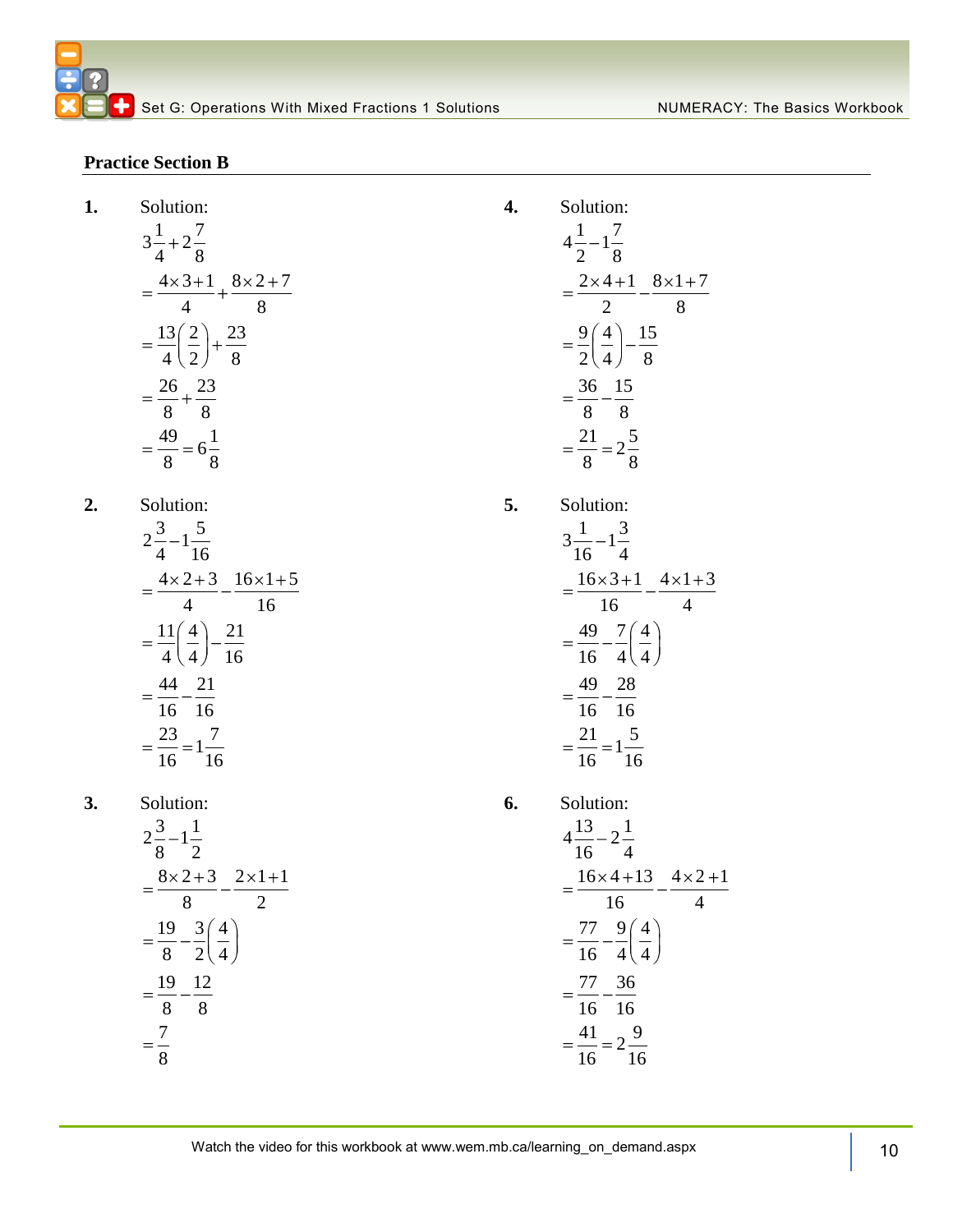Set G: Operations With Mixed Fractions 1 Solutions Numer NUMERACY: The Basics Workbook

- **7.** Solution:  $3\frac{5}{16} + 4\frac{1}{2}$  $\frac{1}{16}$  + 4 $\frac{1}{2}$  $16 \times 3 + 5$   $2 \times 4 + 1$  $\frac{16}{16}$  +  $\frac{2}{2}$  $53 \big) 9 \big) 8$  $\frac{1}{16} + \frac{1}{2}$  $\left(\frac{1}{8}\right)$ 53 72  $\frac{1}{16} + \frac{1}{16}$  $\frac{125}{11} = 7\frac{13}{11}$  $\frac{1}{16} = 7\frac{1}{16}$
- **8.** Solution:

$$
5\frac{3}{4} - 2\frac{9}{16}
$$
  
=  $\frac{4 \times 5 + 3}{4} - \frac{16 \times 2 + 9}{16}$   
=  $\frac{23}{4} \left(\frac{4}{4}\right) - \frac{41}{16}$   
=  $\frac{92}{16} - \frac{41}{16}$   
=  $\frac{51}{16} = 3\frac{3}{16}$ 

**9.** Solution:

$$
4\frac{3}{4} + 3\frac{7}{8}
$$
  
=  $\frac{4 \times 4 + 3}{4} + \frac{8 \times 3 + 7}{8}$   
=  $\frac{19}{4} (\frac{2}{2}) + \frac{31}{8}$   
=  $\frac{38}{8} + \frac{31}{8}$   
=  $\frac{69}{8} = 8\frac{5}{8}$ 

**10.** Solution:  $\frac{5}{4} - 2\frac{29}{32}$  $\frac{x}{16} - 2\frac{y}{32}$  $16 \times 4 + 5$   $32 \times 2 + 29$  $\frac{16}{16}$   $\frac{32}{}$  $69(2)$  93  $\frac{1}{16}(\frac{1}{2})^{-\frac{1}{32}}$ 138 93  $\frac{1}{32} - \frac{1}{32}$  $\frac{45}{22} = 1\frac{13}{22}$  $\frac{1}{32}$  = 1 $\frac{1}{32}$ 

**11.** Solution:

$$
3\frac{3}{8} - \frac{7}{16} + 2
$$
  
=  $\frac{8 \times 3 + 3}{8} - \frac{7}{16} + \frac{2}{16}$   
=  $\frac{27}{8} (\frac{2}{2}) - \frac{7}{16} + \frac{2}{1} (\frac{16}{16})$   
=  $\frac{54}{16} - \frac{7}{16} + \frac{32}{16}$   
=  $\frac{79}{16} = 4\frac{15}{16}$ 

**12.** Solution:

$$
2\frac{5}{8} - 1\frac{3}{4} + \frac{5}{16}
$$
  
=  $\frac{8 \times 2 + 5}{8} - \frac{4 \times 1 + 3}{4} + \frac{5}{16}$   
=  $\frac{21}{8} \left(\frac{2}{2}\right) - \frac{7}{4} \left(\frac{4}{4}\right) + \frac{5}{16}$   
=  $\frac{42}{16} - \frac{28}{16} + \frac{5}{16}$   
=  $\frac{19}{16} = 1\frac{3}{16}$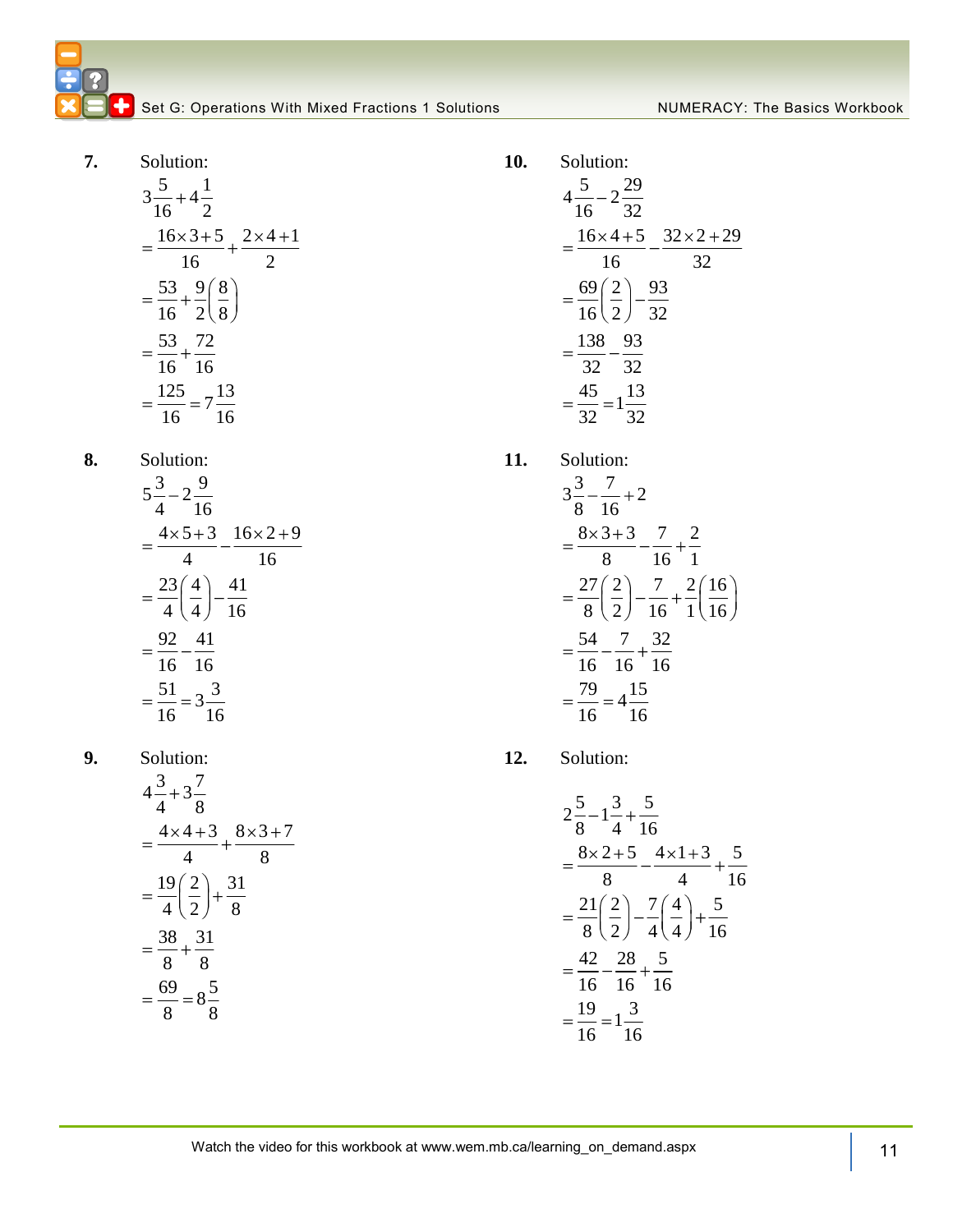**13.** Solution:

$$
2\frac{3}{16} - \frac{7}{8} + 3\frac{1}{2}
$$
  
=  $\frac{16 \times 2 + 3}{16} - \frac{7}{8} + \frac{2 \times 3 + 1}{4}$   
=  $\frac{35}{16} - \frac{7}{8} (\frac{2}{2}) + \frac{7}{2} (\frac{8}{8})$   
=  $\frac{35}{16} - \frac{14}{16} + \frac{56}{16}$   
=  $\frac{77}{16} = 4\frac{13}{16}$ 

**14.** Solution:

$$
3-2\frac{1}{8}+1\frac{7}{16}
$$
  
=  $\frac{3}{1}-\frac{8\times2+1}{8}+\frac{16\times1+7}{16}$   
=  $\frac{3}{1}\left(\frac{16}{16}\right)-\frac{17}{8}\left(\frac{2}{2}\right)+\frac{23}{16}$   
=  $\frac{48}{16}-\frac{34}{8}+\frac{23}{16}$   
=  $\frac{37}{16}=2\frac{5}{16}$ 

**15.** Solution:

$$
\frac{3}{32} + 5\frac{7}{8} - 2\frac{1}{4}
$$
\n
$$
= \frac{3}{32} + \frac{8 \times 5 + 7}{8} - \frac{4 \times 2 + 1}{4}
$$
\n
$$
= \frac{3}{32} + \frac{47}{8} - \frac{9}{4}
$$
\n
$$
= \frac{3}{32} + \frac{47}{8} \left(\frac{4}{4}\right) - \frac{9}{4} \left(\frac{8}{8}\right)
$$
\n
$$
= \frac{3}{32} + \frac{188}{32} - \frac{72}{32}
$$
\n
$$
= \frac{119}{32} = 3\frac{23}{32}
$$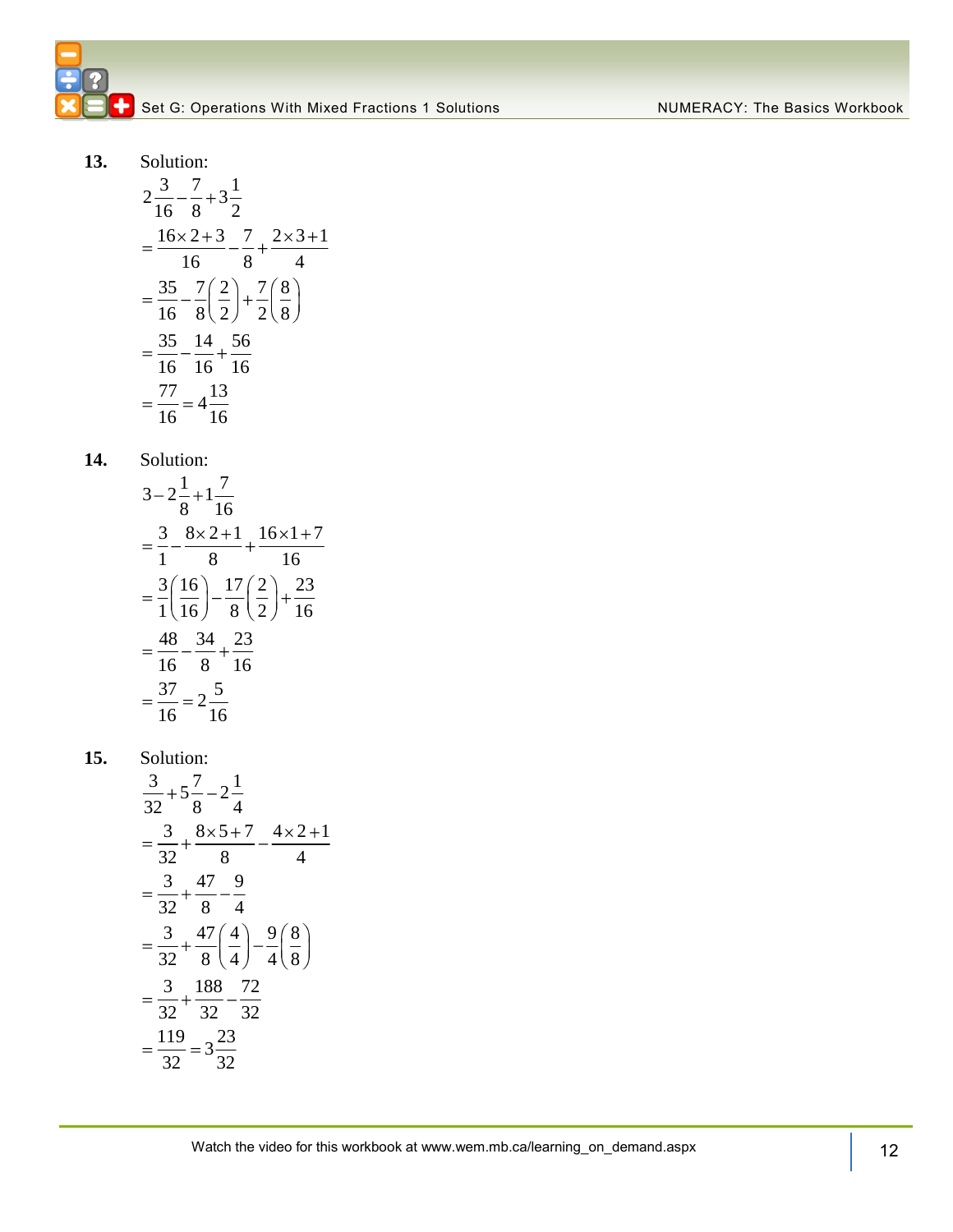#### **Practice Section C**

**1.** 

Solution:  
\n
$$
\frac{3}{8} + 4\frac{3}{4} - 2\frac{1}{2}
$$
\n
$$
= \frac{3}{8} + \frac{4 \times 4 + 3}{4} - \frac{2 \times 2 + 1}{2}
$$
\n
$$
= \frac{3}{8} + \frac{19}{4} - \frac{5}{2}
$$
\n
$$
= \frac{3}{8} + \frac{19}{4} \left(\frac{2}{2}\right) - \frac{5}{2} \left(\frac{4}{4}\right)
$$
\n
$$
= \frac{3}{8} + \frac{38}{8} - \frac{20}{8}
$$
\n
$$
= \frac{21}{8} = 2\frac{5}{8}
$$

2. Solution:  
\n
$$
4\frac{3}{4} + 2\frac{7}{8} - 3\frac{9}{16}
$$
\n
$$
= \frac{4 \times 4 + 3}{4} + \frac{8 \times 2 + 7}{8} - \frac{16 \times 3 + 9}{16}
$$
\n
$$
= \frac{19}{4} + \frac{23}{8} - \frac{57}{16}
$$
\n
$$
= \frac{19}{4} \left(\frac{4}{4}\right) + \frac{23}{8} \left(\frac{2}{2}\right) - \frac{57}{16}
$$
\n
$$
= \frac{76}{16} + \frac{46}{16} - \frac{57}{16}
$$
\n
$$
= \frac{65}{16} = 4\frac{1}{16}
$$

3. Solution:  
\n
$$
6\frac{1}{4} - 3\frac{5}{16} - 2\frac{19}{32}
$$
\n
$$
= \frac{4 \times 6 + 1}{4} - \frac{16 \times 3 + 5}{16} - \frac{32 \times 2 + 19}{32}
$$
\n
$$
= \frac{25}{4} \left(\frac{8}{8}\right) - \frac{53}{16} \left(\frac{2}{2}\right) - \frac{83}{32}
$$
\n
$$
= \frac{200}{32} - \frac{106}{32} - \frac{83}{32}
$$
\n
$$
= \frac{11}{32}
$$

4. Solution:  
\n
$$
7-2\frac{7}{8}+3\frac{1}{4}-1\frac{11}{16}
$$
\n
$$
=\frac{7}{1}-\frac{8\times2+7}{8}+\frac{4\times3+1}{4}-\frac{16\times1+11}{16}
$$
\n
$$
=\frac{7}{1}\left(\frac{16}{16}\right)-\frac{23}{8}\left(\frac{2}{2}\right)+\frac{13}{4}\left(\frac{4}{4}\right)-\frac{27}{16}
$$
\n
$$
=\frac{112}{16}-\frac{46}{16}+ \frac{52}{16}-\frac{27}{16}
$$
\n
$$
=\frac{91}{16}=5\frac{11}{16}
$$

**5.** Solution:

$$
4\frac{3}{4} - 2\frac{7}{8} + 3\frac{1}{2} + 2\frac{7}{16} + 3
$$
  
=  $\frac{4 \times 4 + 3}{4} - \frac{8 \times 2 + 7}{8} + \frac{3 \times 2 + 1}{2} + \frac{16 \times 2 + 7}{16} + \frac{3}{1}$   
=  $\frac{19}{4}(\frac{4}{4}) - \frac{23}{8}(\frac{2}{2}) + \frac{7}{2}(\frac{8}{8}) + \frac{39}{16} + \frac{3}{1}(\frac{16}{16})$   
=  $\frac{76}{16} - \frac{46}{16} + \frac{56}{16} + \frac{39}{16} + \frac{48}{16}$   
=  $\frac{173}{16} = 10\frac{13}{16}$